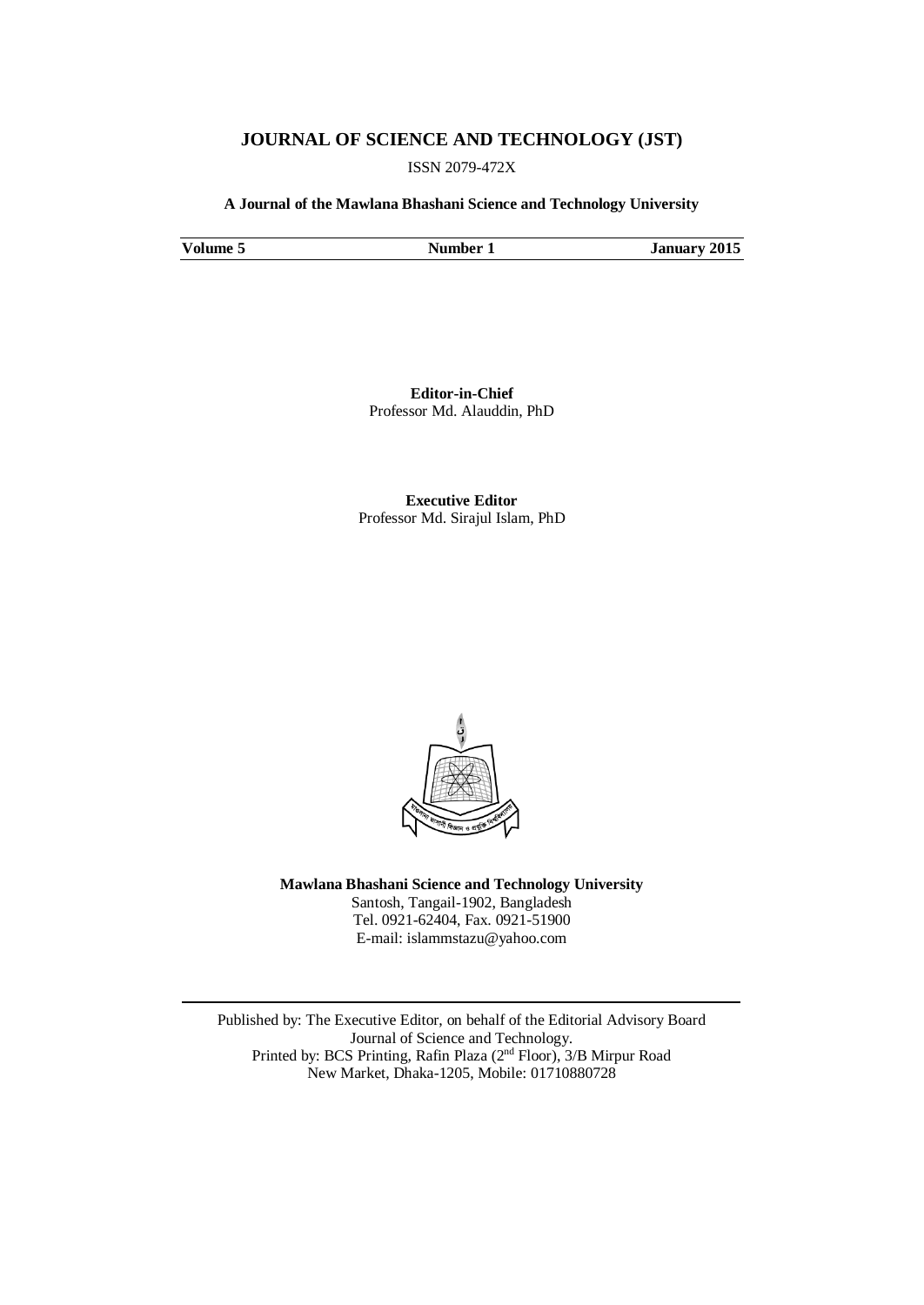## **JOURNAL OF SCIENCE AND TECHNOLOGY (JST) EDITORIAL ADVISORY BOARD**

| <b>Editor-in-Chief</b>       |                                                                                                                                              |  |  |
|------------------------------|----------------------------------------------------------------------------------------------------------------------------------------------|--|--|
| Prof. Md. Alauddin, PhD      | Vice-Chancellor<br>Mawlana Bhashani Science and Technology University,<br>Santosh, Tangail-1902                                              |  |  |
|                              | <b>Executive Editor</b>                                                                                                                      |  |  |
| Prof. Md. Sirajul Islam, PhD | Department of Environmental Science and Resource<br>Management, Mawlana Bhashani Science and<br>Technology University, Santosh, Tangail-1902 |  |  |

## **Editorial Advisory Board**

| AOM Mahbub, PhD          | Dept. of Geography and Environment, University of Dhaka  |
|--------------------------|----------------------------------------------------------|
| Md. Shams-Ud-Din, PhD    | Dept. of Food Technology and Rural Industries, BAU       |
| Mahbuba Nasreen, PhD     | Dept. of Sociology, University of Dhaka                  |
| Ayub Nabi, PhD           | Principal, NITTRAD (Former TIDC), Savar, Dhaka           |
| Md. Al-Amin Bhuiyan, PhD | Dept. of CSE, Jahangirnagar University                   |
| M. Kabir, PhD            | Dept. of Statistics (Ex Prof.), Jahangirnagar University |
| Altaf Hossain, PhD       | Dept. of Chemistry, University of Dhaka                  |
| Md. Fakrul Alam, PhD     | Dept. of English, University of Dhaka                    |
| Anwarul Azim Akand, PhD  | Dept. of Genetic Engg. and Biotech., University of Dhaka |
| Md. Mazedur Rahman, PhD  | Dept. of Mathematics, RUET                               |
| Punam Pahwa, PhD         | University of Saskatchewan, Canada                       |
| Asraf Ahmed, PhD         | Morgan State University, USA                             |

## **Member, Editorial Board**

| Prof. Md. Alauddin, PhD       | Dept. of Pharmacy, MBSTU    |
|-------------------------------|-----------------------------|
| Prof. Manindra Kumar Roy, PhD | Dept. of Statistics, MBSTU  |
| Prof. A.K.M. Mohiuddin, PhD   | Dept. of BGE, MBSTU         |
| Mohammad Azizur Rahman        | Dept. of CPS, MBSTU         |
| Md. Abu Bakar Siddiquee       | Dept. of TE, MBSTU          |
| Mohammad Motiur Rahman, PhD   | Dept. of CSE, MBSTU         |
| Md. Abu Zubair, PhD           | Dept. of FTNS, MBSTU        |
| Mohammad Khademul Islam, PhD  | Dept. of Chemistry, MBSTU   |
| Pinakee Dey, PhD              | Dept. of Mathematics, MBSTU |
| Sajjad Waheed, PhD            | Dept. of ICT, MBSTU         |
| Nusrat Nahida Afroz           | Dept. of BBA, MBSTU         |
| Sanjoy Kumar Saha             | Dept. of Economics, MBSTU   |
| Md. Masum Haider              | Dept. of Physics, MBSTU     |
| Md. Asaduzzaman Shikder, PhD  | Dept. of BMB, MBSTU         |
|                               |                             |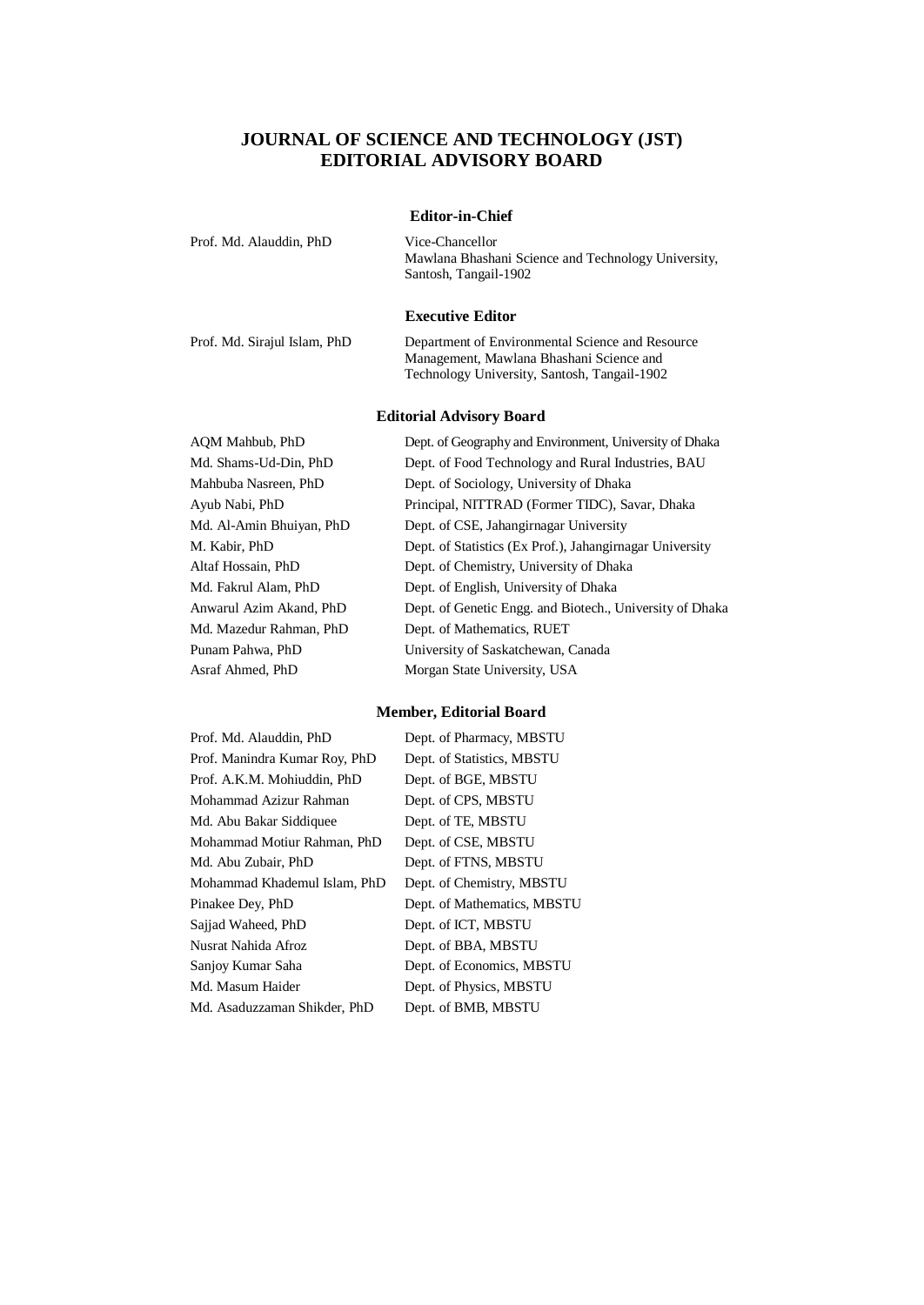#### **PREPARATION OF MANUSCRIPT INSTRUCTIONS TO AUTHORS**

The manuscript of a full preferably is limited within ten type-written pages including tables, figures, graphs, etc. while that of short communication it should not exceed four pages (approximately 1000 wards) and be submitted in duplicate to the editor in chief of the journal. Each manuscript should have a cover page bearing the full title, name(s) of the author(s), address of correspondence and a short running title of not more then 30 characters. The second page will include the full title and a concise abstract of not more then 250 wards, followed by up to five keywords. Beginning from the third page, the manuscript should be preferably arranged in the following sequences: **Introduction, Materials and Methods, Results, Discussions, Conclusion, Recommendation** (if any), **Acknowledgements and References.** Number of authors should not exceed five.

#### **TABLES, GRAPHS AND FIGURES**

Tables should be numbered in Arabic numerals. All diagrams, graphs and photographs should be referred to in the text as figure, and numbered consecutively with Arabic numerals. All the figures should be provided with a detailed caption and all captions should be typed together on a separate sheet. In case, illustrations have been prepared with the help of a computer, only high quality laser prints should be submitted. Photographs should be sharp, well-contrasted, glossy prints trimmed at right angles. Figures should not be folded in any case. The drawings and photographs should be identified on back by author's name and figure number.

#### **REFERENCES**

In the text, reference should be cited within brackets quoting author's last name and the year of publication in the appropriate place such as (Mia, 1994), (Mia and Shokita, 1995). The list of references should be arranged alphabetically according to the last name of the first author. A semicolon (;) should separate two or more references when put within the same bracket. Common examples are given below.

#### **Book:**

Pillay, T. V.R., (1990). Aquaculture principles and Practices, Fishing News Books, Oxford. 575pp.

#### **Journal article:**

Mia, M. Y., R. Fuseya and S. Watanable, (1999)). Genetic variation among the three species of grapsid crapbs*, Helice tridens latimera, H. tridens tridens and H. leachi*. *Crustacean Res*., **23**: 52-61.

## **PAGE CHARGES AND COPYRIGHT**

Article published in *JST* are subject to paying Tk. 2,000 (US \$ 100) to defray the cost of printing and other incidental charges. Ten reprints of each manuscript will be provided free of charge. Additional copies may be purchased if ordered when the galley proofs are returned after corrections. One copy of the Journal will be given to its corresponding author only. The copyright in published manuscripts is vested with the publisher.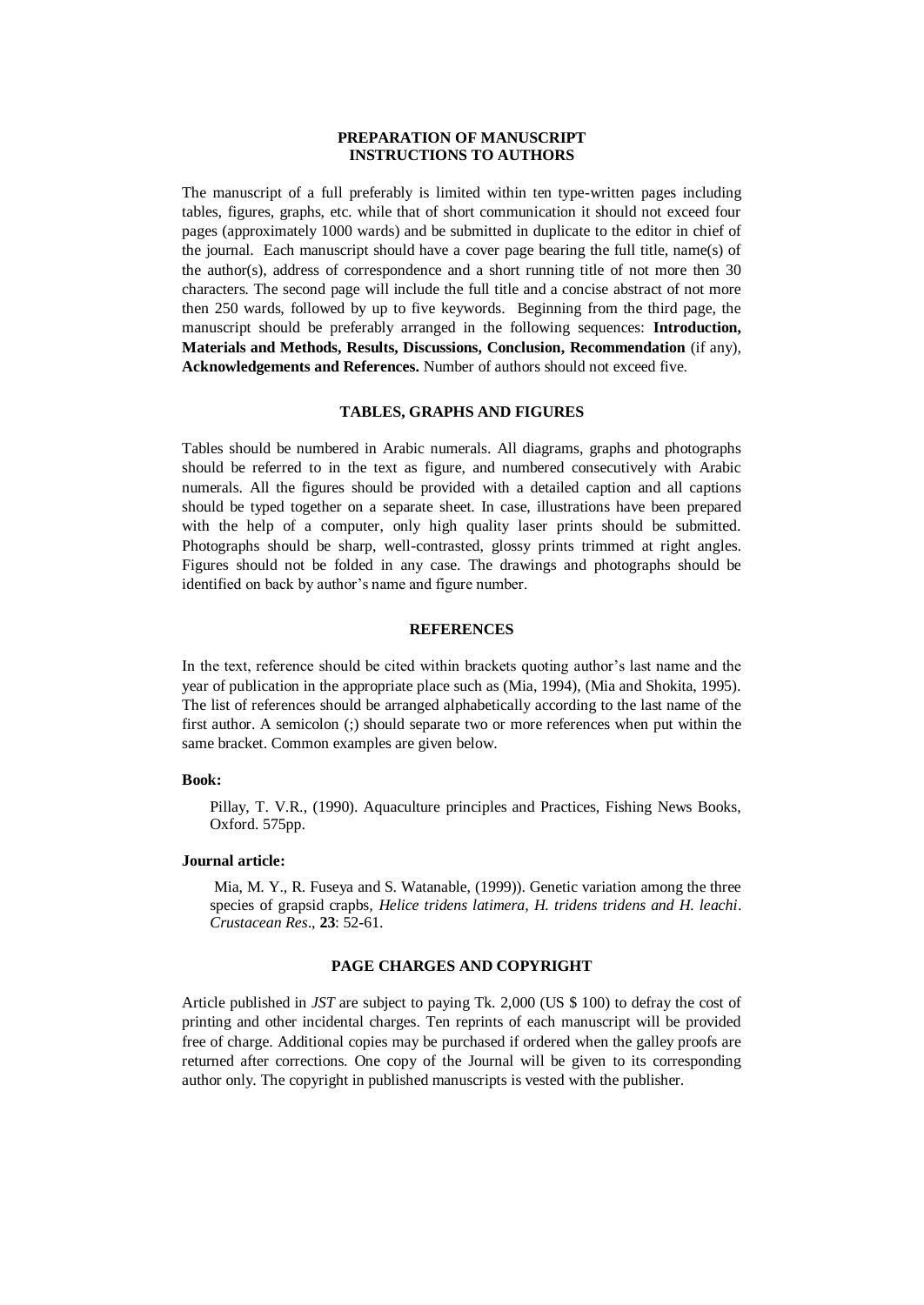#### **GALLEY PROOFS**

All galley proofs will be sent to the corresponding author for correction. The corrected proofs should be returned to the Executive Editor within one week of receipt. Alterations and changes in the proofs in any forms (such as authorship, title of the manuscript, etc.) other than those by the printer's errors, are not desirable at this stage. Final version of the manuscript in a CD along with a hard copy of the same is to be sent to the Executive Editor also.

## **SUBSCRIPTION RATES**

Subscription for the Journal is possible on a calendar year basis. Individual subscription must be in the name of an individual. General subscription is available for libraries, institutions, research organizations, etc. Price for the preceding issues is also available from the office of the Editor-in-Chief.

Subscription rates per volume of two issues of the Journal are as follows:

**Bangladesh** Institution, Research organization, etc.: Tk. 1000.00 Individual: Tk.500.00

**Other Countries** Institution, Research organization, etc.: US \$ 50.00 Individual: US \$ 25.00